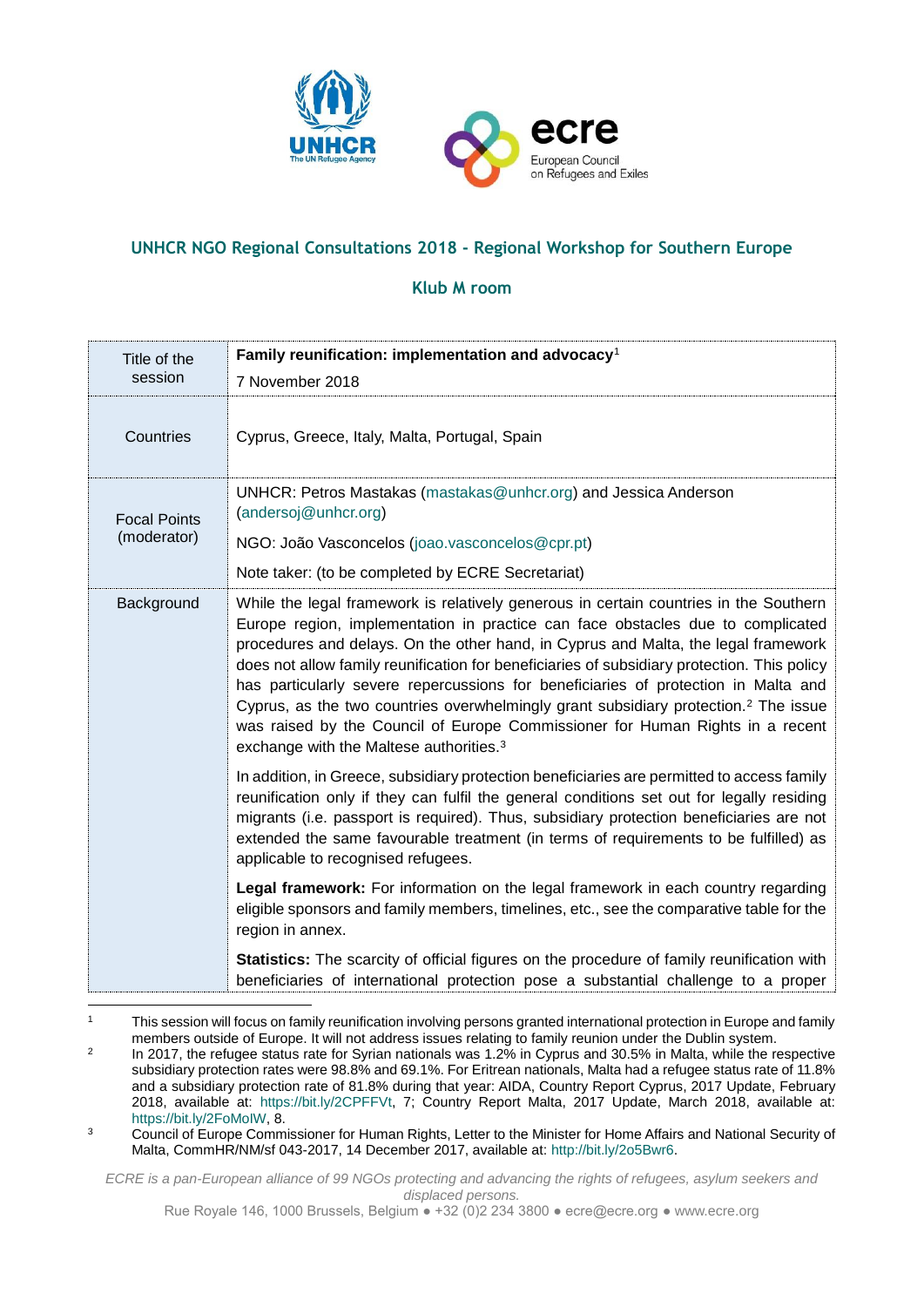| understanding of the number of people requesting, and ultimately obtaining, entry into<br>an EU country to join family members. States have no obligation to collect or transmit<br>such information to Eurostat or the European Asylum Support Office (EASO), although<br>the ongoing reform of the Migration Statistics Regulation <sup>4</sup> could open up opportunities<br>for advocacy to that effect. <sup>5</sup>                                                                                                                                                                                                                                                                                                                                           |
|----------------------------------------------------------------------------------------------------------------------------------------------------------------------------------------------------------------------------------------------------------------------------------------------------------------------------------------------------------------------------------------------------------------------------------------------------------------------------------------------------------------------------------------------------------------------------------------------------------------------------------------------------------------------------------------------------------------------------------------------------------------------|
| Available 2017 statistics for <b>Spain</b> point to a total of 339 applications for family<br>extension (Extensión familiar del derecho de asilo o de la protección subsidiaria), <sup>6</sup><br>mainly concerning nationals of Syria (152), Somalia (46), Pakistan (38), Palestine (34),<br>Afghanistan (15), Cuba (13), Eritrea (9) and Iraq (9). The Office for Asylum and Refuge<br>(OAR) took 336 decisions on family extension applications in 2017, of which 211 were<br>positive and 125 were negative. <sup>7</sup> This indicates that the success rate of family extension<br>applications was 62.8% last year.                                                                                                                                          |
| In Greece, throughout the year 2017, the Asylum Service received 245 applications for<br>family reunification, while another 17 were submitted before the Aliens Directorate of<br>Attica of the Hellenic Police (Διεύθυνση Αλλοδαπών Αττικής) by applicants recognised<br>as refuges under the pre-2013 asylum procedure. Of those submitted to the Hellenic<br>Police last year, all cases were rejected. The Asylum Service has not provided further<br>data on the family reunification applications it processes. <sup>8</sup>                                                                                                                                                                                                                                  |
| In a letter addressed to an NGO, the Greek MFA confirms that during the period from<br>21 October 2016 to January 2018 only 13 visas were issued to family members of<br>refugees for the purpose of family reunification all of them on the basis of "exceptional<br>humanitarian reasons". Those 13 visas corresponded to 7 positive decisions issued by<br>the Asylum Service. <sup>9</sup> .                                                                                                                                                                                                                                                                                                                                                                     |
| In August 2018, a new Ministerial Decision was adopted regulating certain aspects of<br>the procedure for approving family members for family reunification in Greece as well<br>as the documentation required in order to issue them with entry visas. The operational<br>role assigned to Greek consular authorities, the discretionary power of the<br>administration to request a DNA test and the responsibility of the sponsor/visa<br>applicants to cover various costs linked to the reunification approval and visa issuance<br>procedures (ie DNA test cost, visa issuance fees, visa processing fees, documents<br>translation and authentication fees, interpretation fees) are only some of the<br>implementation challenges that need to be addressed. |
| Main challenges in the region include:                                                                                                                                                                                                                                                                                                                                                                                                                                                                                                                                                                                                                                                                                                                               |
| Malta and Cyprus do not allow subsidiary protection beneficiaries to reunite with<br>family members.<br>Varying and/or restrictive definition of family members across region (e.g.<br>excluding same sex unions or dependant adult parents). For example, adult<br>children may be eligible for family reunification in Greece, Portugal, Spain and<br>Italy on the basis of dependency or disability. This is not the case for the other<br>countries in the region.                                                                                                                                                                                                                                                                                               |

 $\overline{\mathbf{4}}$ Regulation (EU) No 862/2007 of the European Parliament and of the Council of 11 July 2007 on Community statistics on migration and international protection, *OJ* L199/23.

*Ibid*.

*ECRE is a pan-European alliance of 99 NGOs protecting and advancing the rights of refugees, asylum seekers and displaced persons.*

<sup>5</sup> European Commission, *Proposal for a Regulation amending Regulation 862/2007*, COM(2018) 307, 16 May 2018. See also ECRE, *Comments on the Commission proposal amending the Migration Statistics Regulation*, June 2018, available at[: https://bit.ly/2JwAQsj.](https://bit.ly/2JwAQsj)

<sup>6</sup> Not to be confused with family reunification (*Reagrupación familiar*). See further below for details.

<sup>7</sup> AIDA, Country Report Spain, 2017 Update, March 2018, available at: [https://bit.ly/2plANDI,](https://bit.ly/2plANDI) 78.

<sup>8</sup> AIDA, Country Report Greece, 2017 Update, March 2018, available at: [https://bit.ly/2G5vKP2,](https://bit.ly/2G5vKP2) 175. 9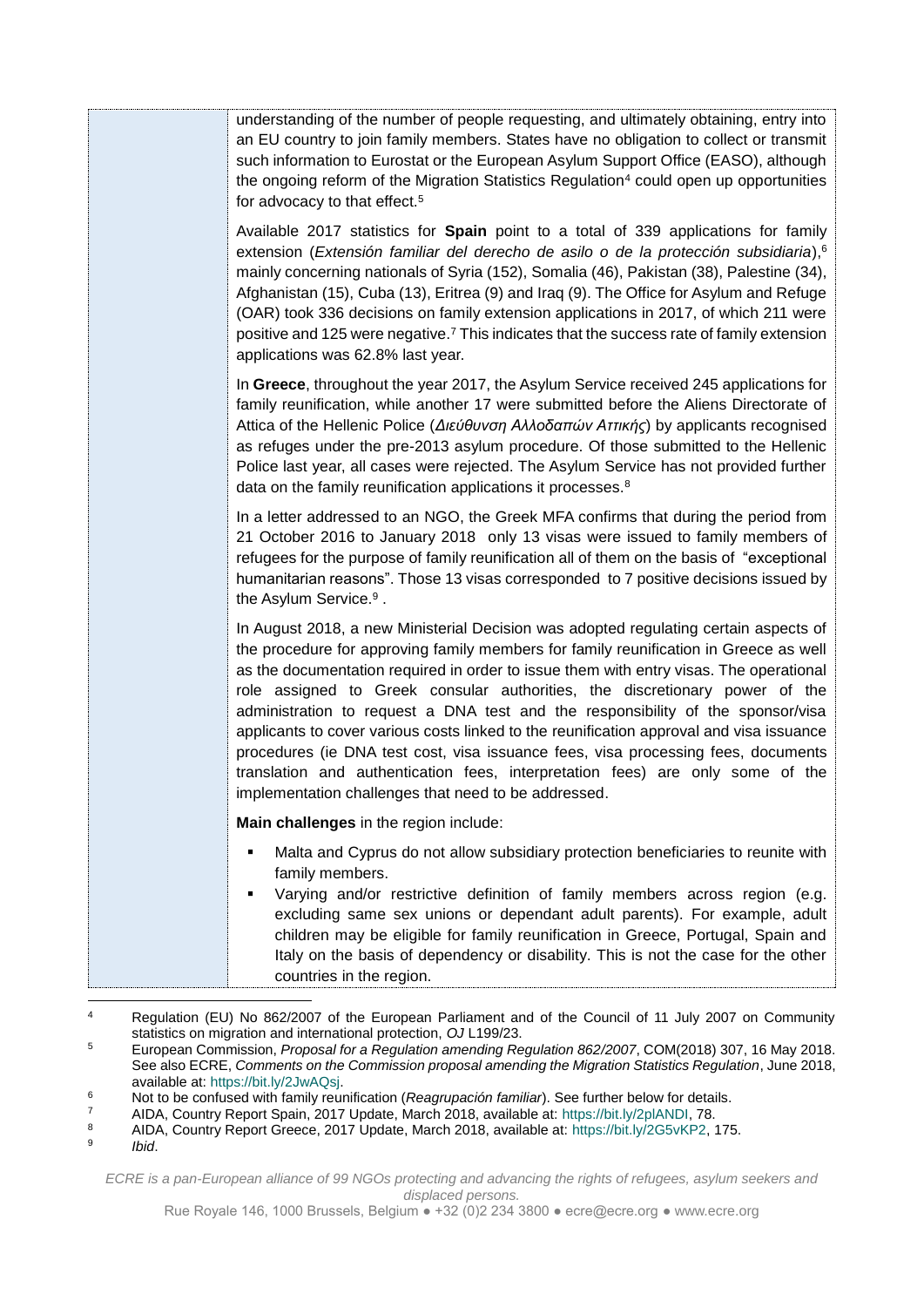| In Spain, there is a gap in the legislation regarding situations where the<br>٠<br>nationalities of the applicant and the family member are different, resulting in such<br>applicants being unable to access family reunification.<br>Documentation (e.g. in Cyprus, documentation need to be certified under Hague<br>Convention).<br>Proof of family links: requiring DNA testing.<br>Lack of information on the procedure; misleading pre-departure information.<br>٠<br>Lengthy procedures; lack of clear procedures.<br>٠<br>Liability for covering expenses is placed on sponsors/applicants for family<br>٠<br>reunification (e.g. in Greece they are responsible for DNA test costs, visa<br>processing fees, visa issuance fees, translation and authentication fees, cost of<br>medical examination/lab tests, travel expenses from place of residence of visa<br>applicants to location of competent consular authority, travel expenses of<br>approved family members from their location to the receiving country)<br>Difficulty obtaining travel documents to go to locations where embassies are<br>٠<br>(Malta, Greece).<br>Gaps in registration process, missing deadlines. Whereas Italy, Portugal and<br>Spain impose no deadline, waiting period or material conditions on sponsors,<br>restrictions are maintained by Greece, Cyprus and Malta. In Malta, Greece and<br>Cyprus, refugees are exempt from material conditions (accommodation, sufficient<br>resources and sickness insurance) so long as they apply for family reunification<br>within 3 months of becoming eligible. <sup>10</sup><br>Negative decisions and lack of ability to request a review of the decision.<br>Lack of legal assistance; lack of logistical support.<br>٠ |
|-----------------------------------------------------------------------------------------------------------------------------------------------------------------------------------------------------------------------------------------------------------------------------------------------------------------------------------------------------------------------------------------------------------------------------------------------------------------------------------------------------------------------------------------------------------------------------------------------------------------------------------------------------------------------------------------------------------------------------------------------------------------------------------------------------------------------------------------------------------------------------------------------------------------------------------------------------------------------------------------------------------------------------------------------------------------------------------------------------------------------------------------------------------------------------------------------------------------------------------------------------------------------------------------------------------------------------------------------------------------------------------------------------------------------------------------------------------------------------------------------------------------------------------------------------------------------------------------------------------------------------------------------------------------------------------------------------------------------------------------------------------------------|
| Litigation: A recent family reunification case was litigated in Greece. In February 2018,<br>in a case supported by the Greek Council for Refugees, the Administrative Court of<br>Athens annulled a decision rejecting the application for family reunification submitted<br>by a refugee before the Aliens Directorate of Attica, under the pre-2013 asylum<br>procedure. The Court found that the rejection of the application had been issued in<br>breach of the relevant legal framework and returned it back to the competent authority<br>for a new decision to be taken. <sup>11</sup>                                                                                                                                                                                                                                                                                                                                                                                                                                                                                                                                                                                                                                                                                                                                                                                                                                                                                                                                                                                                                                                                                                                                                                       |
| In Spain, a judgment of the Audiencia Nacional recognised the right to the extension<br>of refugee status of a refugee of Palestinian origin in favour of her father of 70 years of<br>age, under the family extension provisions of the Asylum $Act112$ as well as family<br>reunification in favour of her 71-year-old Syrian mother under the family reunification<br>provisions of the Act. Importantly, the Audiencia Nacional states that whilst Article 41(2)<br>does refer to an implementing regulation (which should have been completed in June<br>2010), the Article itself contains a sufficiently detailed regulation, almost analogous to<br>that contained in Article 40, which makes it perfectly applicable in practice.                                                                                                                                                                                                                                                                                                                                                                                                                                                                                                                                                                                                                                                                                                                                                                                                                                                                                                                                                                                                                            |
| "The Audiencia Nacional considers that both the appellant's arguments and those<br>reported by UNHCR are in line with the legal framework comprising Articles 39 to 41 of<br>the Asylum Act, a consideration which must be seen in relation to the situation of conflict<br>and instability affecting a substantial part of Syrian territory, where the parents of the<br>applicant reside, circumstances which make it advisable to have access both to the<br>family extension of international protection for the applicant's father and to family<br>reunification for the applicant's mother, as suggested by the UNHCR and requested in                                                                                                                                                                                                                                                                                                                                                                                                                                                                                                                                                                                                                                                                                                                                                                                                                                                                                                                                                                                                                                                                                                                         |

 $10$ 10 *Ibid*; AIDA, Country Report Cyprus, 98; Country Report Greece, 173-174.

<sup>11</sup> Greek Council for Refugees, 'Πρώτη απόφαση διοικητικών δικαστηρίων για οικογενειακή επανένωση πρόσφυγα', 8 February 2018, available in Greek at: [http://bit.ly/2FhY5EE.](http://bit.ly/2FhY5EE)

<sup>12</sup> Audiencia Nacional, Decision 656/2016, 15 December 2017, available in Spanish at: [https://bit.ly/2lRvlXd.](https://bit.ly/2lRvlXd) 

*ECRE is a pan-European alliance of 99 NGOs protecting and advancing the rights of refugees, asylum seekers and displaced persons.*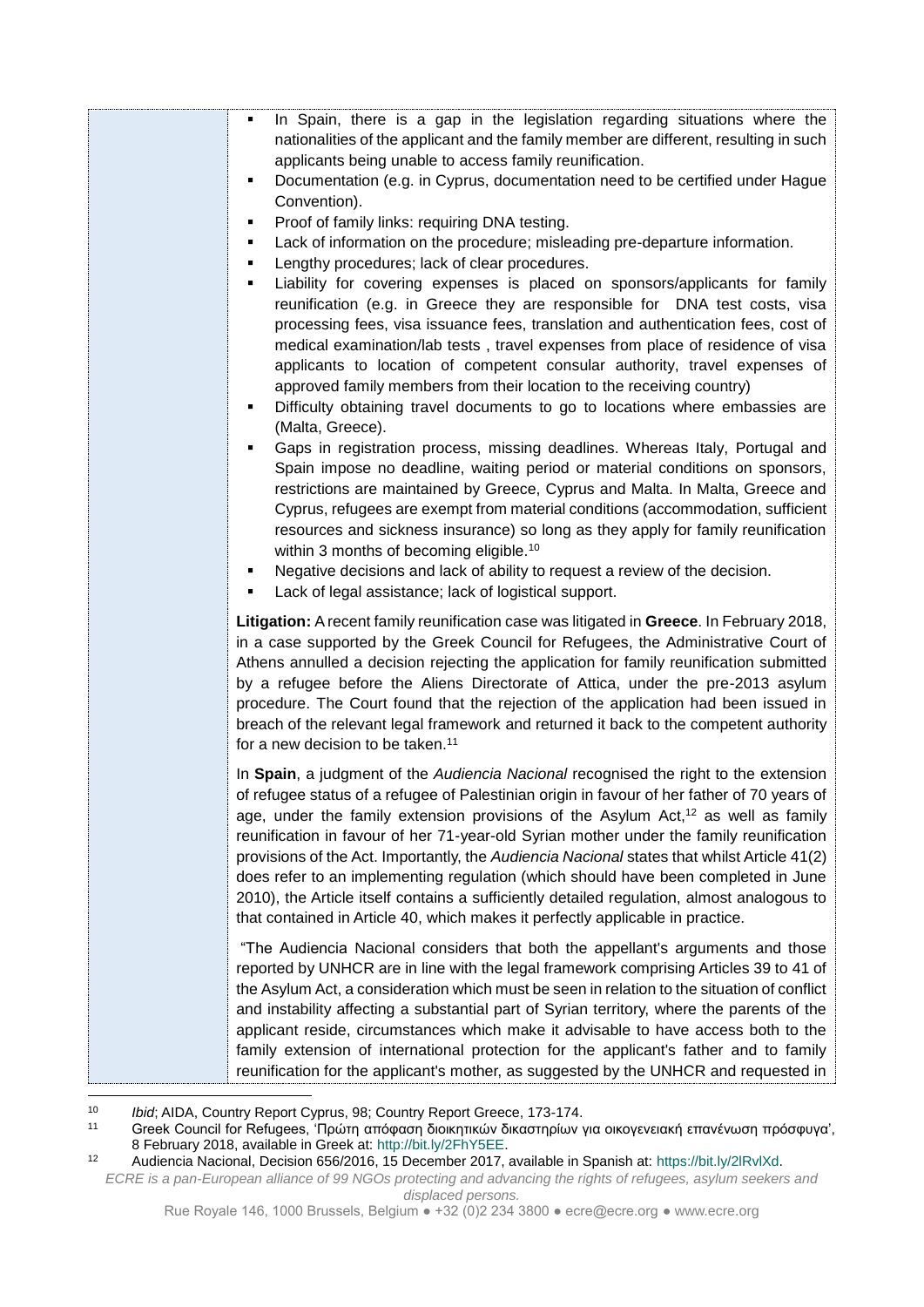|                                                                | the application, and it is therefore appropriate to allow the court to grant the application<br>for the proceedings to be contracted."                                                                                                                                                                                                                                                                                                                                                                                                                                                                                                                                                                                                                                                                                                                                                                                                                                                    |  |  |
|----------------------------------------------------------------|-------------------------------------------------------------------------------------------------------------------------------------------------------------------------------------------------------------------------------------------------------------------------------------------------------------------------------------------------------------------------------------------------------------------------------------------------------------------------------------------------------------------------------------------------------------------------------------------------------------------------------------------------------------------------------------------------------------------------------------------------------------------------------------------------------------------------------------------------------------------------------------------------------------------------------------------------------------------------------------------|--|--|
|                                                                | This presents an illustrative example of judicial intervention to fill gaps in legislative or<br>regulatory provisions with a view to securing the right to family reunification.                                                                                                                                                                                                                                                                                                                                                                                                                                                                                                                                                                                                                                                                                                                                                                                                         |  |  |
|                                                                | In Italy, the Court of Bari has held the refusal of a visa for family reunification by the<br>Italian Embassy in New Delhi between two spouses to be unlawful. <sup>13</sup> According to the<br>Court, the Embassy had taken the decision in "excess of its power" by failing to<br>communicate the documents which they considered to be unreliable and the reasons<br>supporting that conclusion. The ruling "annuls the measure in the acts and orders the<br>Embassy to issue an entry visa for family reunification."                                                                                                                                                                                                                                                                                                                                                                                                                                                               |  |  |
|                                                                | Other recent cases of interest will be discussed during the session.                                                                                                                                                                                                                                                                                                                                                                                                                                                                                                                                                                                                                                                                                                                                                                                                                                                                                                                      |  |  |
| Overall objectives<br>of the 2018<br>Regional<br>Consultations | Access to family reunification is an important priority, both in support of the right to<br>family unity of beneficiaries of international protection, as well as to promote safe and<br>legal pathways to protection for family members and strengthen integration prospects. <sup>14</sup><br>Nevertheless, certain operational and legal challenges hinder effective enjoyment of<br>this right for all persons of concern in the Southern Europe region.                                                                                                                                                                                                                                                                                                                                                                                                                                                                                                                              |  |  |
|                                                                | As a result of these regional consultations, UNHCR would like to: (1) find practical ways<br>to improve family reunification outcomes in Southern Europe through increased<br>operational engagement and cooperation with NGOs; and (2) obtain legal and policy<br>changes allowing family reunification for beneficiaries of subsidiary protection on an<br>equal basis with refugees in Cyprus, Greece, and Malta, as well as more flexible<br>definitions of eligible family members.                                                                                                                                                                                                                                                                                                                                                                                                                                                                                                  |  |  |
| Objectives of<br>each session<br>&                             | This Southern Europe workshop would ideally result in concrete joint follow-up actions<br>between UNHCR and NGOs in the various countries in the region, as laid out in the two<br>guiding questions below:                                                                                                                                                                                                                                                                                                                                                                                                                                                                                                                                                                                                                                                                                                                                                                               |  |  |
| Guiding<br>Questions                                           | 1. What kind of operational engagement can UNHCR and NGOs undertake<br>to facilitate family reunification, in particular regarding: (i) information<br>sharing, (ii) travel documents; (iii) access to embassies and visas; (iv)<br>assistance with travel and visa costs; (v) accelerated procedures for cases with<br>specific needs; (vi) facilitating cooperation with UNHCR offices in first countries<br>of asylum; (vii) "ageing out"; (viii) provision of legal information, counselling,<br>and assistance for individual cases; (ix) legal status in country of destination;<br>(x) establishment of institutional coordination mechanisms with Government<br>entities responsible for family reunification; (xi) developing training for frontline<br>practitioners on family reunification; (xii) designing and producing information<br>materials for persons of concern; and (xiii) supporting Member States'<br>processing capacity for family reunification applications. |  |  |
|                                                                |                                                                                                                                                                                                                                                                                                                                                                                                                                                                                                                                                                                                                                                                                                                                                                                                                                                                                                                                                                                           |  |  |

 $13$ 13 Court of Bari, Order No 11594/2016, 29 September 2017, available in Italian at: https://bit.ly/2NlJYOX.<br>14 Eor more information on the right to family unity see UNHCR, The "Essential Right" to Family Unity.

<sup>14</sup> For more information on the right to family unity, see UNHCR, *The "Essential Right" to Family Unity of Refugees and Others in Need of International Protection in the Context of Family Reunification*, January 2018, 2nd edition, available at: [http://www.refworld.org/docid/5a902a9b4.html;](http://www.refworld.org/docid/5a902a9b4.html) UNHCR, *The Right to Family Life and Family Unity of Refugees and Others in Need of International Protection and the Family Definition Applied*, January 2018, 2nd edition, available at: [http://www.refworld.org/docid/5a9029f04.html;](http://www.refworld.org/docid/5a9029f04.html) ECRE/ELENA, *Information Note on Family Reunification for Beneficiaries of International Protection in Europe*, June 2016, available at: [http://bit.ly/2ElTi51;](http://bit.ly/2ElTi51) *Legal Note on Ageing Out and Family Reunification*, June 2018, available at: [https://www.ecre.org/ecre-elena-legal-note-on-ageing-out-and-family-reunification/.](https://www.ecre.org/ecre-elena-legal-note-on-ageing-out-and-family-reunification/)

*ECRE is a pan-European alliance of 99 NGOs protecting and advancing the rights of refugees, asylum seekers and displaced persons.*

Rue Royale 146, 1000 Brussels, Belgium ● +32 (0)2 234 3800 ● ecre@ecre.org ● www.ecre.org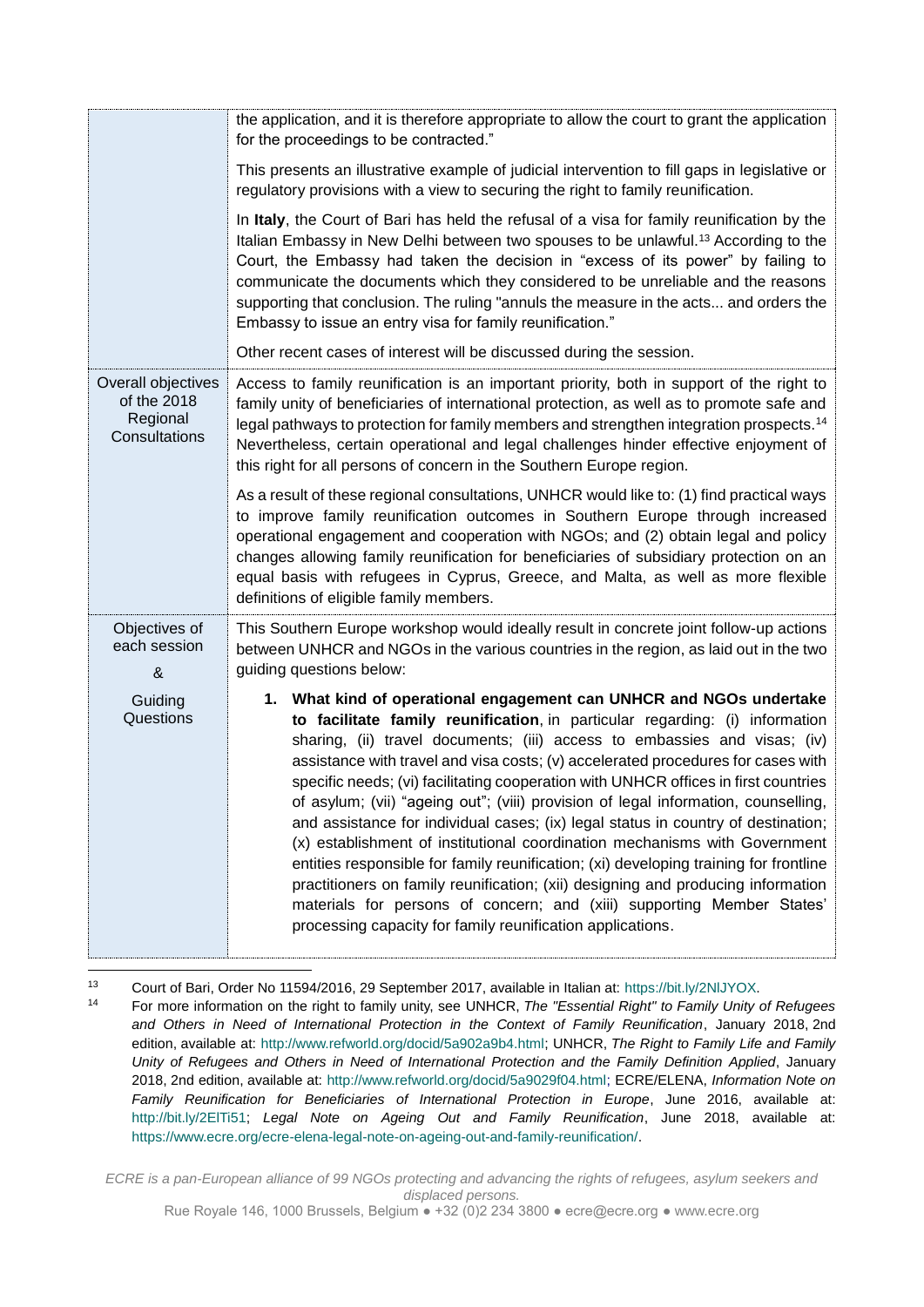|                                        | 2.                                                                                                                                                                                                                                                                                                                                                                                                                                                                                                                                                                                                | How can UNHCR and NGOs cooperate on judicial engagement and                                                                                                                                 |  |  |
|----------------------------------------|---------------------------------------------------------------------------------------------------------------------------------------------------------------------------------------------------------------------------------------------------------------------------------------------------------------------------------------------------------------------------------------------------------------------------------------------------------------------------------------------------------------------------------------------------------------------------------------------------|---------------------------------------------------------------------------------------------------------------------------------------------------------------------------------------------|--|--|
|                                        | advocacy to promote family reunification (especially to allow access to<br>family reunification for beneficiaries of subsidiary protection in Cyprus, Greece,<br>and Malta; and related to definition of family members)? For example, joint<br>follow-up actions for UNHCR and NGOs on this point may include: identification<br>of strategic litigation cases; drafting of advocacy papers / messages focussing<br>on the impact of family reunification; organisation of conferences / meetings<br>with key stakeholders to discuss areas for improvement; public awareness<br>campaigns, etc. |                                                                                                                                                                                             |  |  |
| Methodology                            | The session will consist mainly of interactive break-out sessions, with some plenary<br>work at the beginning of the session to introduce the topic and at the end to allow<br>feedback/exchange between the smaller groups.                                                                                                                                                                                                                                                                                                                                                                      |                                                                                                                                                                                             |  |  |
| Agenda<br>(Outline of the<br>workshop) | $12:00 - 12:05$                                                                                                                                                                                                                                                                                                                                                                                                                                                                                                                                                                                   | Introduction of session by moderators – UNHCR priorities related to<br>family reunification and recent developments, as well as situation in<br>the Southern Europe region.                 |  |  |
|                                        | $12:05 - 12:20$                                                                                                                                                                                                                                                                                                                                                                                                                                                                                                                                                                                   | Getting to know each other (ice-breaker activity: "business card<br>exercise")                                                                                                              |  |  |
|                                        | $12:20 - 12:25$                                                                                                                                                                                                                                                                                                                                                                                                                                                                                                                                                                                   | Moderators introduce the first breakout topic: Guiding Question #1 on<br>operational engagement                                                                                             |  |  |
|                                        | $12:25 - 12:35$                                                                                                                                                                                                                                                                                                                                                                                                                                                                                                                                                                                   | Presentation by the Italian Refugee Council (CIR) on challenges, good<br>practices and recommendations for improving implementation of<br>family reunification procedures in practice [TBC] |  |  |
|                                        | $12:40 - 13:30$                                                                                                                                                                                                                                                                                                                                                                                                                                                                                                                                                                                   | Break into two groups<br>Break-out group discussion on solutions and areas for collaboration<br>between UNHCR and NGOs in response to Guiding Question #1<br>(operational engagement).      |  |  |
|                                        |                                                                                                                                                                                                                                                                                                                                                                                                                                                                                                                                                                                                   | Lunch                                                                                                                                                                                       |  |  |
|                                        | $14:30 - 14:50$                                                                                                                                                                                                                                                                                                                                                                                                                                                                                                                                                                                   | Feedback on operational engagement discussion (in plenary, using<br>fishbowl exercise)                                                                                                      |  |  |
|                                        | $14:50 - 14:55$                                                                                                                                                                                                                                                                                                                                                                                                                                                                                                                                                                                   | Moderators introduce second breakout topic: Guiding Question #2 on<br>judicial engagement and advocacy                                                                                      |  |  |
|                                        | $14:55 - 15:05$                                                                                                                                                                                                                                                                                                                                                                                                                                                                                                                                                                                   | Presentation by Sofia Bonatti, ECRE Legal Officer on case law<br>developments and strategic litigation                                                                                      |  |  |
|                                        | $15:10 - 15:30$                                                                                                                                                                                                                                                                                                                                                                                                                                                                                                                                                                                   | Break into two groups<br>Break-out group discussion on Guiding Question #2 : judicial<br>engagement and advocacy                                                                            |  |  |
|                                        | $15:30 - 15:50$                                                                                                                                                                                                                                                                                                                                                                                                                                                                                                                                                                                   | Feedback on judicial engagement and advocacy discussion (in<br>plenary, using brief presentations by the groups)                                                                            |  |  |
|                                        | $15:50 - 16:00$                                                                                                                                                                                                                                                                                                                                                                                                                                                                                                                                                                                   | Moderators wrap-up and summarise follow-up actions/next steps                                                                                                                               |  |  |

*ECRE is a pan-European alliance of 99 NGOs protecting and advancing the rights of refugees, asylum seekers and displaced persons.*

Rue Royale 146, 1000 Brussels, Belgium ● +32 (0)2 234 3800 ● ecre@ecre.org ● www.ecre.org